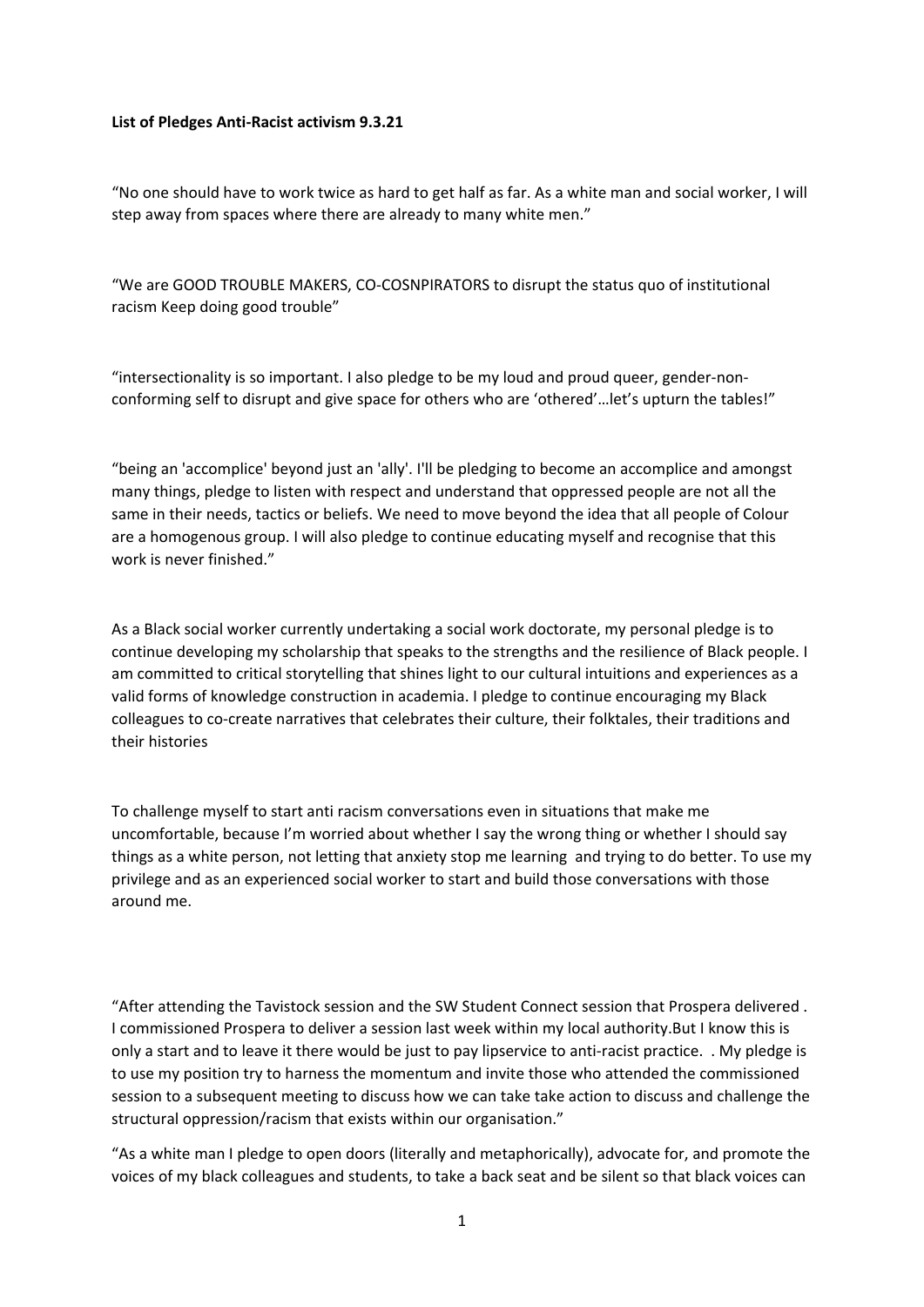be heard, to call out racism not just today but always, to own my white privilege and my ignorance, to work with and support those who know we need to tear down the structural racism (and patriarchy) of our institutions and society, to play my part as an educator in decolonising our curriculum, and to shout that life and society should never have been this way."

"My pledge is to carry on working and writing to enable BME children looked after to have a positive self identity and learn to combat racism, Islamaphobia and discrimination. I was on the committee of ABSWAP probably before many of you were born....43 years ago! We got the Family Finding shop in Brixton and welcomed lots of BME adopters and foster parents! "

I pledge to listen and to read, to work with our library to ensure our resources are diverse and inclusive of people of colour as writers and the subject of books.

I pledge on behalf of our programme to prioritise anti-racism as a form of pedagogy and action as a central theme and priority of our professional programme. We are committed to supporting our students and colleagues of colour to ensure they have an inclusive education and opportunity to practice.

"My pledge is to learn more about racism and how I can become vocal not only in my SW practice but also my personal life."

"My pledge is to challenge racism when I see it and to educate myself more on the topic, be that through academic articles, books, or from the personal experiences of my peers"

As a white Practice Educator and Practice Tutor and a member of the NOPT committee, I pledge to work with students and practice educators of colour to look at how our PE Code of Ethics can better address the importance of anti racist practice in placements.

To use an anti racist framework when developing educational materials, ensuring I include references by people of colour, and to speak and teach about anti racism at every public platform I have access too. On a personal level I will seek a mentor to support me to challenge my white privilege and to understand 'the difference in experience that is created by colour'.

My pledge is to attend as many webinars as possible! - to continue reading learning and develop my knowledge in antiracist practice and to share info with my team colleagues and encourage their learning too. Also developing training in antiracism for foster carers and Kinship carers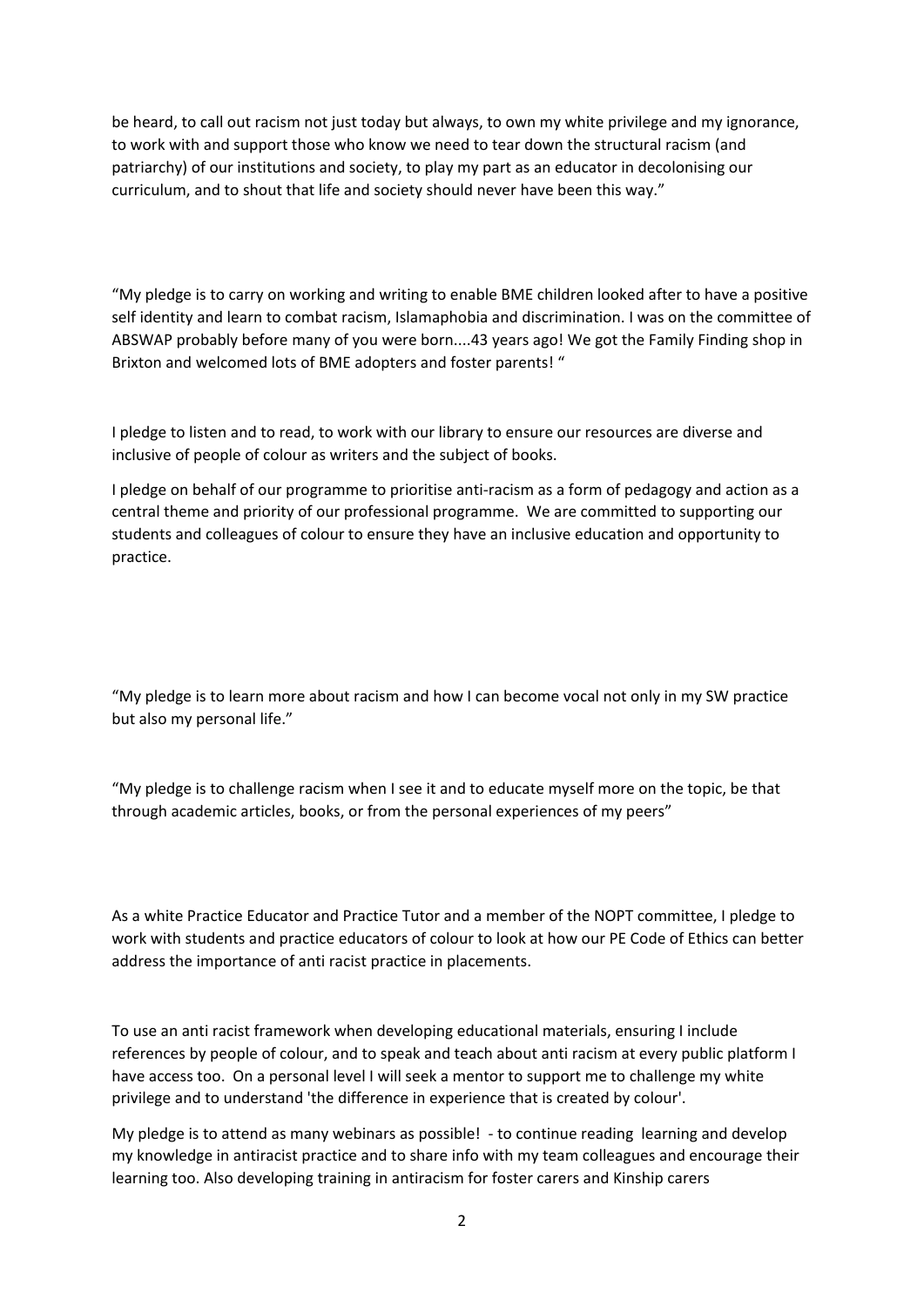My personal pledge: to open up open and honest conversations about race within my team, ensure that every member of the team feels they belong and to ensure recruitment and progression are inclusive and encouraging to those who have been overlooked for too long.

Continue to use my platform as PSW to keep the anti racism conversation going, ensure diversity is threaded through all our training (including commissioning anti racist training), build into our workforce strategy to be intentional in developing and promoting our BAME staff

As a course director on the social work programme at Ulster University I pledge to: 1. encourage, support and agitate students to decolonise my programme, our content, our library and media. I pledge to encourage all my colleagues to make scrutinise their teaching and make their individual pledges. Northern Ireland needs many pledges, we have an ugly increase in race hate crimes.

My pledge has started and I'm involved in setting up an anti-racist social work group for SW and SW students of colour in Wales (advert on the BASW website today).

I pledge to continue developing my knowledge around race and the barriers that people face in society. I also want to continue to challenge the predominantly Eurocentric ideas and theories that are widely used by social work practitioners.

My personal pledge is to educate myself even more by attending more webinars, reading a plethora of books and articles and investing more time into hearing and acknowledging people's stories and experiences. I will then use this to educate my colleagues and families that i work with, even further.

a Black man who qualified as Social worker 20 years ago, l continue to bring about change and challenge discrimination in my personal and professional life.

my pledge is to continue the conversation in my workplace where I am leading on anti-racist action planning and to continue my own journey to ally-ship

My Pledge: As a black African, Racism is very real to me but Choose to continue to challenge the very things that suppress my voice and try to stop me from being my true and authentic self. As a Social worker, I pledge to challenge the social constructs in place that continue to promote racism for students and those we work with.

my personal pledge is to continue to be part of a small working group in the Adults dept of LA, made up of social workers, asye and students and talk about racism. acknowledge it is part of every day and work together to take action. and demand action. I will take this webinar back to the full team meeting and request anti racism is an agenda item for every team meeting. to explore and share in a safe, supportive environment.

Amazing words Lydia "ok to be clumsy not clever"

As a black female social worker at Nottingham Trent University, I pledge to learn how to challenge racism in the work place and our communities

Reflect deeply on my thoughts, feelings and actions, even when it's uncomfortable, to ensure my own practice is truly anti-racist.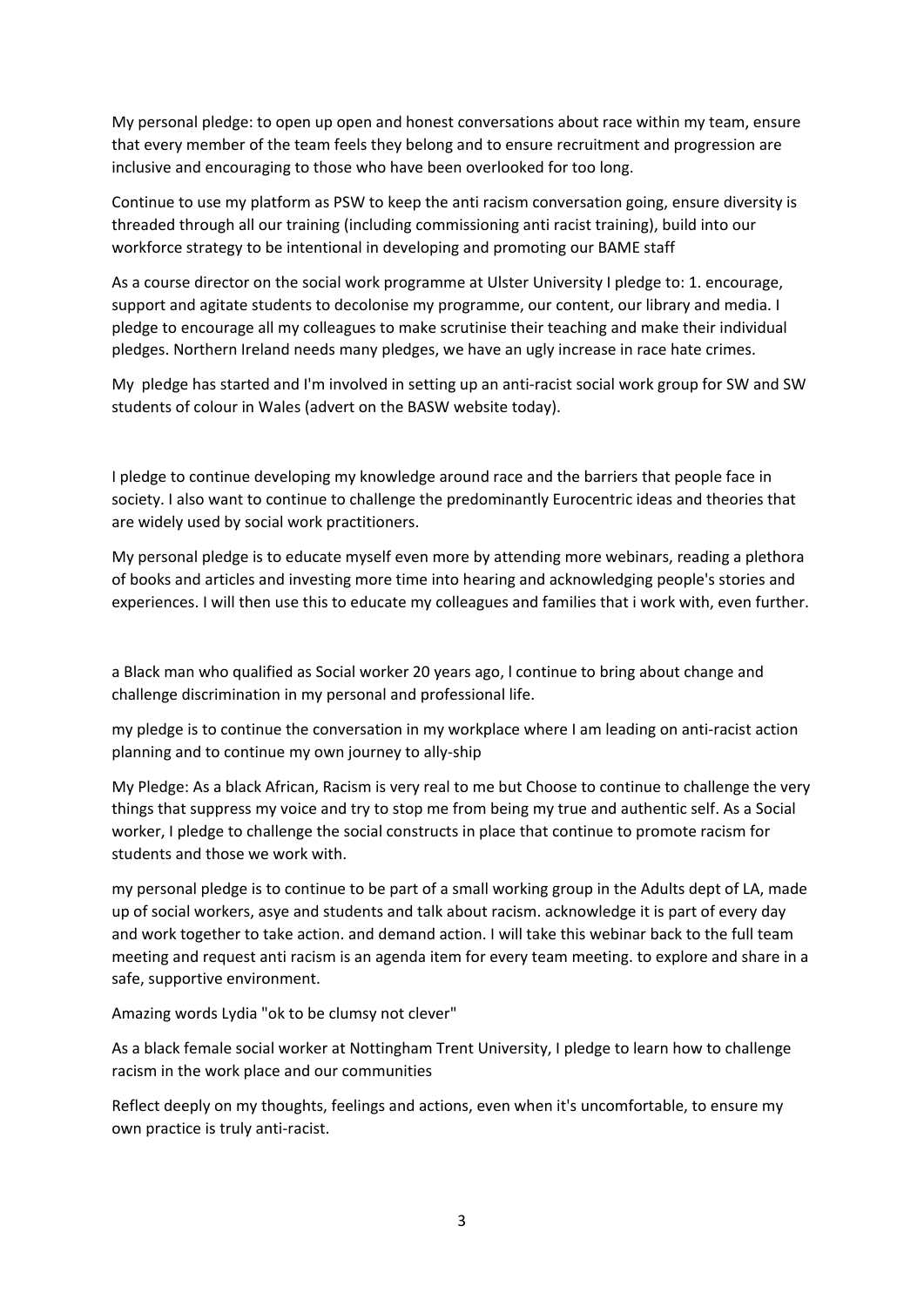To keep talking about issues of race- we have spent too long not talking about it. We're finally doing it, and we need to keep it going.

Raise awareness of racial inequality within social work education, and use my platform to proactively find ways to DISRUPT

As a white woman, to keep learning how I can use my power and privilege positively (all the P's!) and be a true ally

I pledge to keep learning (Safeguarding Black Children ordered), and use my white privilege to speak up whenever I have opportunity.

To be as good an ally as possible to families I work with, as a Practice Educator, with in my team and in the local authority in Essex. To continue conversations that result in actions and changes. In my personal life I would like to support Goodgym and Parkrun to attract a more diverse group of participants.

my pledge is to make sure that every team member feels supported and safe to speak out about racism and know that challenging racism is a key part of every thing that we do... and that we do it well

My pledge is to make anti-racist practice the core of the work that we do - I love the idea of reverse mentoring - I pledge to introduce this to where I work. I heard Wayne's talk the other day and the idea of the 'honesty box' has stuck with me… I've started buying books from the list Omar was talking about and I've brought them to my work base to loan out. I pledge to discuss anti-racism and give space for this discussion. It's not up to my Black and minoritised ethnic colleagues to shoulder the responsibility for anti-racist practice. I'm reading Outlanders and re-reading Reni Eddo-Lodge's book and want to enact some of the actions shared tonight. I am going to use my experience of oppression and discrimination to have empathy and hold space for people of colour who experience oppression and to give permission to be angry, upset and fed up. Thank you for this evening… You're all brilliant!

Respect at Work to Everyone : Totally agree with Lydia Gutherie's honesty in saying she is not the custodian of what is or is not racism and that it's OK to be clumsy in the conversation but show commitment (and resilience, I would add) to say with the conversation to repair the damage. the alternative is that as a white ally you retreat to using your white fragility to close down an uncomfortable conversation and burden BAME/Global Majority to keep them in comfort or use them as unpaid educators.

I pledge to maximise openness and brave conversations and to not minimise or diminish the experience of any other human being, especially if that may make me uncomfortable!

I'm white, I predominantly teach and assess students who are not. My pledge is to do less talking and more listening and to encourage white students to also say less and listen more to their colleagues lived experience of racism

I work with Unaccompanied Asylum Seeking Children and I recognise that social workers operate within systems which are irredeemably racist. I pledge to work towards dismantling these systems; to standing up against the racist Hostile Environment and the UK's violent border regime; and to ensuring equal access to care and support for all, regardless of race or place of birth.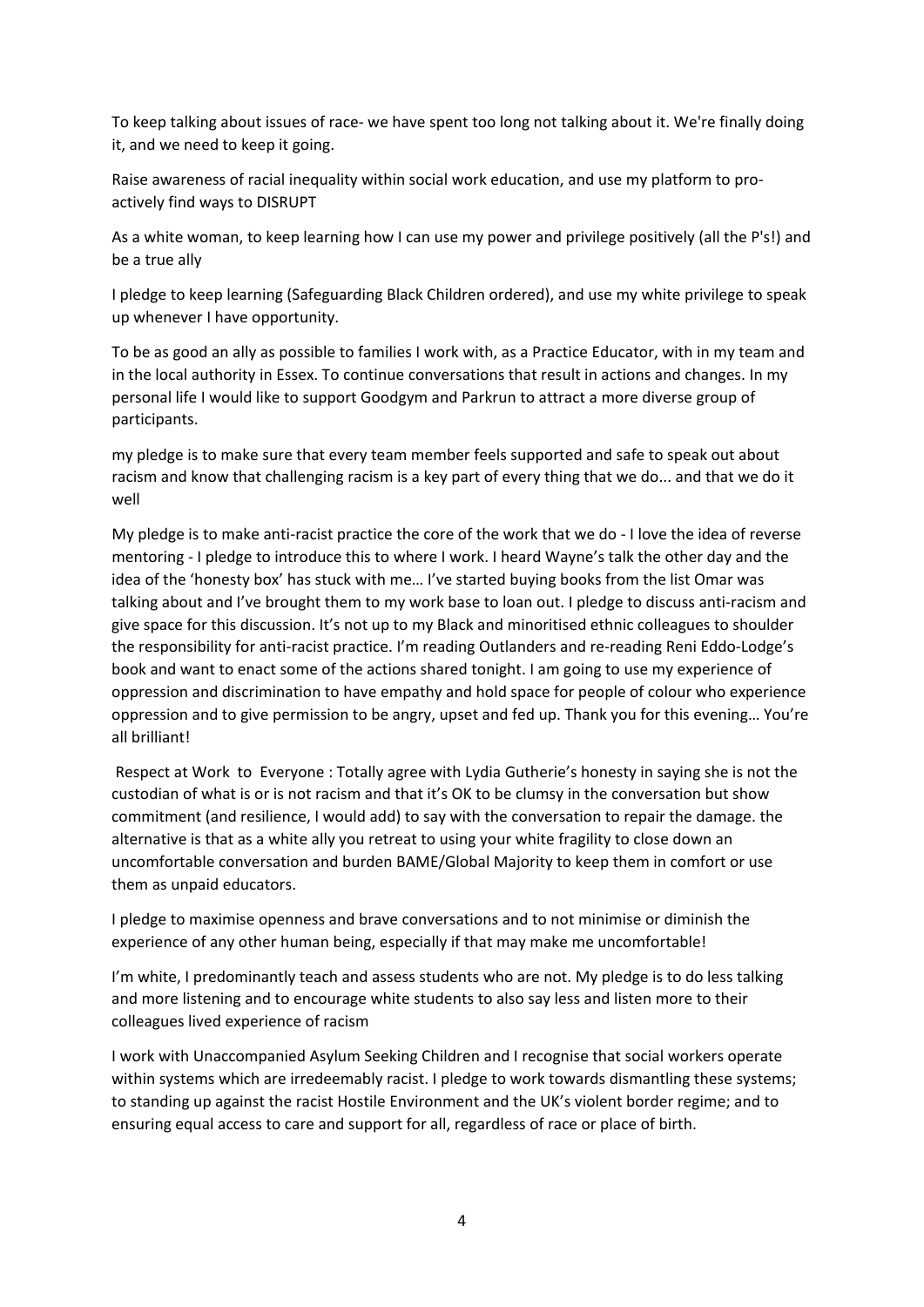Respect at Work to Everyone : Mark Harvey - so true; white privilege by definition is not to see what does not personally inconvenience you. This is more than 'unconscious bias' but a personal choice to educate your self to perceive things from another's perspective and lived experience

19:41:53 From Josie Newton to Everyone : Thank you Mark. Fantastic words.

19:41:53 From Zoe Thomas to Everyone (in Waiting Room) : Our students need to be head by us

It's emotional being part of this, sitting in 'the audience'. Enough of words. Action from us all is necessary.

This is emotional - it's palpable through the screen. Thank you for sharing yourselves with us.

## Staying Power

I commit to being of use to the black lives matter movement and the need for urgent change - to dismantle racist systems.

https://books.google.co.uk/books/about/Staying\_Power.html?id=J8rVeu2go8IC

Respect at Work to Everyone : It is weathering for BAME to be always the ones to call out racism in the moment and soften the feedback for fear of being accused of the fake notion of 'reverse racism'

It's the first time I have taken part in this group. I can feel so much commitment and passion from everyone taking part and it feels there is much for me to learn and think about. My pledge is to read and learn as much as I can, to challenge racism when I see it and I am particularly concerned about how recruitment and development opportunities are inclusive and non-racist. I also want to take part in events like this to learn more and think about other action I can take.

Racism is rooted in ignorance, I pledge to challenge it wherever I see it, to never turn a blind eye to oppressive and discriminatory practices, language, behaviour or ideas.

I totally agree! Communities of Practice must not become forums where colleagues of colour act as unpaid educators and carry all the weight. Relationships are key - a group of people coming together with a shared commitment to leaning in to discomfort.

My pledge is to learn, but not just from books and reading. I pledge to learn from my colleagues, peers, friends, service users and community. My pledge is to listen. My pledge is to keep challenging myself and challenging those around me. I pledge to ask my organisation to stand with me. I give myself permission to be uncomfortable.

decolonising the curriculum - it's not just about getting the books, it's actively turning on its head the notion of what is 'knowledge' .

As a social worker and leader for black and ethnic minority group, I will continue to listen and advocate on behalf of many. I will also use the platform I have to enable discussions and reflections

emotional, powerful and very needed! thank you

Jo Fox to Everyone : You can use my name - I am happy to be held to account for my pledge.

Exactly. Spot on. Esp from my own personal experience with the Deaf community and my Deaf friends. that's in my personal pledge too..to confront racism each time I see it

Absolutely agree that people of colour must not be unpaid educators - the emotional labour for antiracism should sit with white people.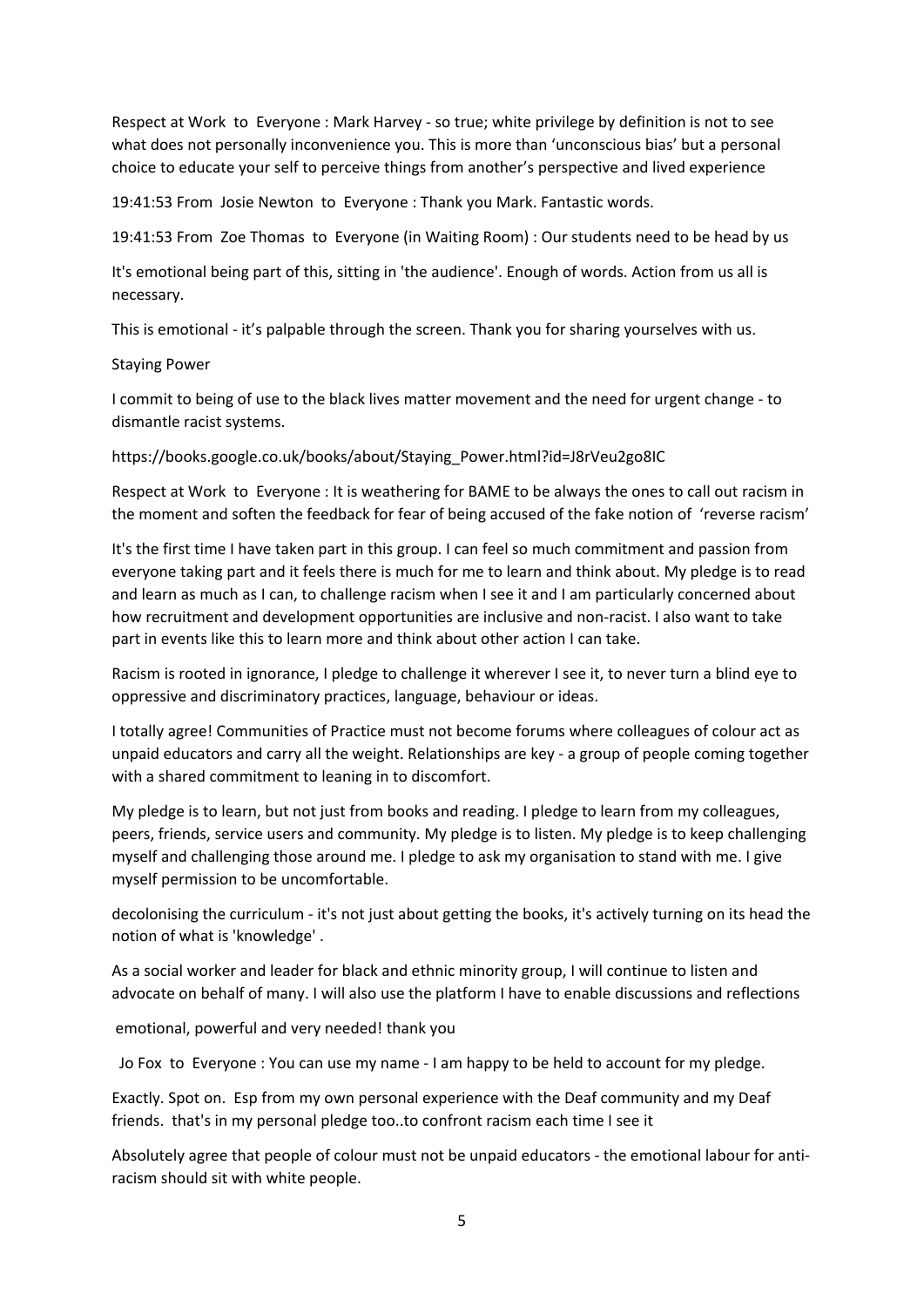hardwire your brain and check white privilege. Spot on.

Thank goodness I'm here tonight. I've spent my entire day trying to engage reasonably with privilege white friends on social media who cannot understand why race stood out in Meghan and Harry's interview with Oprah Winfrey. It is exhausting but my pledge tonight is to keep engaging with such people, far and near.

Totally agree about supervision....and team meeting. generally just more conversations and safe spaces needed.

I really appreciate you being vulnerable here

YES Jo! I am a lecturer, a PE to students, PA to trainee PEs, SW and AMHP - anti-racisim is at the core of all my roles - sharing, challenging, exploring, changing, highlighting.......

Thank you Sharon, you are one of my colleagues who help me to be vulnerable

a vital conversation with our ASYE students- I pledge to take the conversation into each of my supervision sessions no matter the experience level. I love the mentorship idea that Herts is doing-Tanya, I want to learn more and emulate this across the Eastern region!

So nice to put voices to some people who I have been 'following' on twitter. I need some time to think about how to put my pledge into words properly, but I commit to creating spaces for discussing race and privilege in teaching spaces and work harder to work with people in my professional and personal life to challenge racism.

Your comments about challenging racism and white supremacy even when no-one is watching really resonate.

My pledge as a mixed-race gay male, is to ensure I continue to develop my knowledge around what it is to be the best social worker. I also aim to use my voice to challenge social injustices and inequalities towards the BAME community, as well as the BAME LGBT+ individuals who are also marginalised within society and the workplace.

Are we now bringing anti-racism alongside anti-oppressive and anti-discriminatory practice in PCF now?

Great conversations! Regarding language, please reframe from using the word BAME it is a lazy term to put people under one umbrella..

Fantastic event....I am not alone!!!

Youre not alone. We are here with you

My last set of foster parents (a very long time ago) are black. They taught me (and still do) to fight for social justice and challenge racism. It did and still does shine in stark contrast the different lived experiences of black and white people in our racist society. Still so very much to learn from my privileged and narrow advantage.

I pledge to live up to my responsibility and initiate those difficult conversations by challenging racism and white supremacy

My personal pledge is to learn more about racism. As a Trustee for a Deaf charity, I also pledge to push for more diversity and equality within the Deaf workforce and encourage deaf BAME to achieve their dreams and celebrate their work on my social media.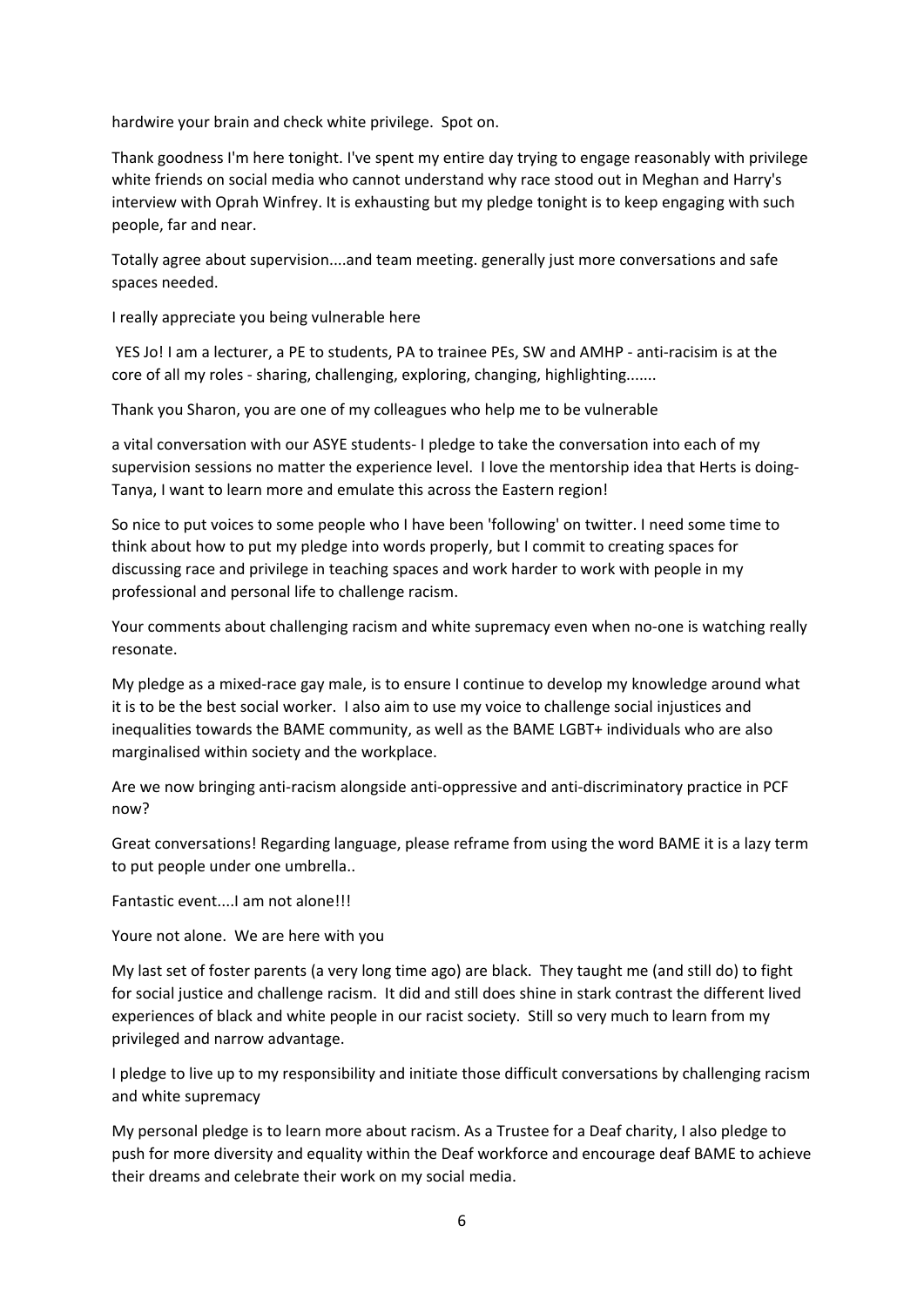My personal pledge - to listen; to seek the uncomfortable conversations; to challenge the fear and silence of my white colleagues, family and friends; to talk with my colleagues as to how we can create safe spaces to have conversations that promote learning about white privilege and how we can be anti racist.

As a Black social worker currently undertaking a social work doctorate, my personal pledge is to continue developing my scholarship that speaks to the strengths and the resilience of Black people. I am committed to critical storytelling that shines light to our cultural intuitions and experiences as a valid forms of knowledge construction in academia. I pledge to continue encouraging my Black colleagues to co-create narratives that celebrates their culture, their folktales, their traditions and their histories

intersectionality is so important. I also pledge to be my loud and proud queer, gender-nonconforming self to disrupt and give space for others who are 'othered'…let's upturn the tables!

Hi everyone, really interested to hear from you all and understand more about how this initiative came about. I've learnt a lot from many of you here tonight over the last year, so thank you for all your work to educate and inspire. I have loved reading your work and posts - so it is beautiful to hear some of your voices here for the first time. I'm a lecturer in social work at Edinburgh Napier University and recently took over programme leadership for our MSW. 100% with other social work educators here in terms of carrying on the work of decolonising our curriculum. My pledge is that I especially want to offer all our students an anti-racist, safe and critical environment that supports learning - where we grow challenge and leadership in our profession. As others have said, we are operating in a deeply racist culture. In my research I've been really trying to bring a much more explicit focus on the impact of racism in child welfare systems. So I'm continuing on a journey of learning, challenge and action.

With a focus in particular on raising more awareness about how the institutional systems and structures are enabling it to happen so easily and covertly. As well as this, I pledge to show more initiative/have more confidence to ask my BAME colleagues about their stories, feelings and experiences of racism so I can continue to be impacted by this dialogue.

It's great to see all these pledges. Is anyone else mixed-raced? I really struggle as a mixed-raced (Latina/White) social work student in Liverpool. The journey often feels lonely and overwhelming, and I would appreciate some guidance. Please message me privately!

I pledge to always continue to listen, learn and act.

I demonstrate anti-racism in every possible (and nearly impossible) interaction in my work, study, parenting and activism.

I pledge to seek out and use every opportunity to fiercely challenge racism as if lives depend upon it Because they do.

I pledge continue to use every access I have to make more space and then get of the way

I pledge to live my words as a force of my being and spread that strength as widely and deeply as I can... for every year I am alive and it remains necessary.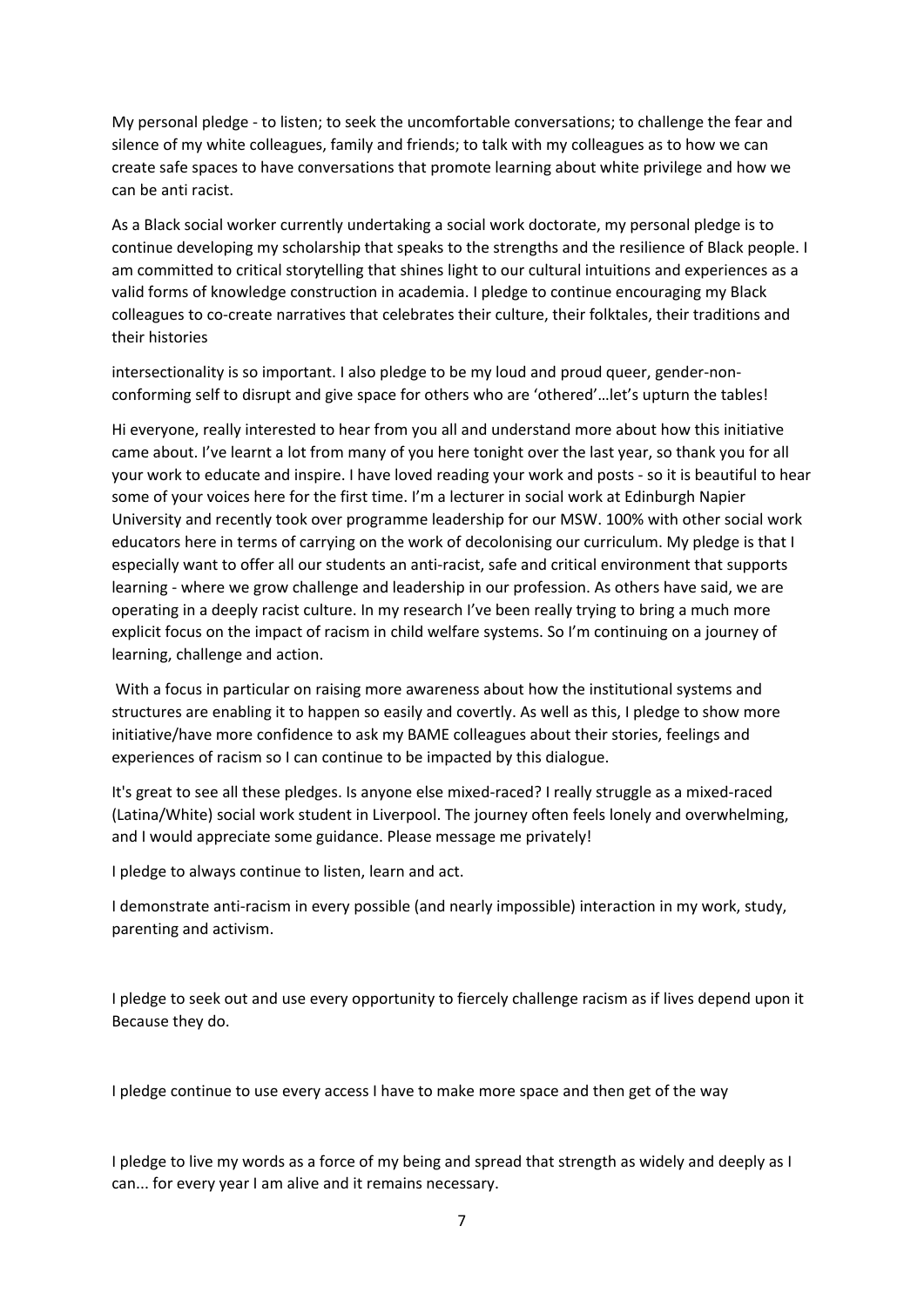I need to go now but thank you so much for such a important, uncomfortable, welcoming and humbling conversation. I want to be involved further. I need to be. I must do better and pledge to do whatever I can to support my colleagues as an effective ally and learn with an open heart. Thank you- keep safe everyone.

My pledge is to keep having the uncomfortable conversations at home and work, naming my white privilege, equipping my kids to talk about racism, listening to students and colleagues, and challenging the status hierarchies in Academia that make it harder for some people to be heard or see their perspectives marginalised.

My pledge is to make sure that racism doesn't go unchallenged in the spaces I'm in. Use my ears to listen, and my position, power and voice to amplify black and brown voices, and challenge racism which is in all of the communities that I'm a part of, also committing to share my learning with others. As a gay man I'm committed to challenging racism within the LGBTQ community which is so prevalent, by challenging it when I see it, and making sure that spaces that I support are actively for everybody.

Believe me when I say Liz is an ace colleague and authentic ally!

As a PE I pledge to talk about race, racism, acknowledging covert and overt racism. to continue to learn and challenge myself and others, to acknowledge my background as a white female and share, encouraging others to share and develop and grow together.

Thank you everyone feeling very humbled by all contributions

Thank you for this webinar very inspiring. Will definitely be joining in on action day 19th March 2021.

Diana. Thank you for hosting this event. You have been AMAZING!

Lets turn the heat up!!!

Thank you all.

Let's rock the boat!!

My pledge as a Head of Service in family support is to deliver our Racial Justice action plan with goals that brings us to an important milestone on a 7 month but lifelong and continuous journey of self education and reflection on anti racist practice. My pledge is to constantly check my blindspots with others who will give me high support but high challenge on my allyship, to own my mistakes when i make them, and to work to make sure every worker in my service can feel confident to explore race, identity, and culture in their work with families. Hold myself accountable and ask others to hold me accountable as well. Keep going, you amazing group!!

Lets rock the boat!!!!

Thank you everyone

Great hosting Diana, thanks very much :-)

Disruption for justice

Thankyou for a great event - very powerful

Thank you Diana , very powerful

Thanks everyone, really inspiring, moving and humbling evening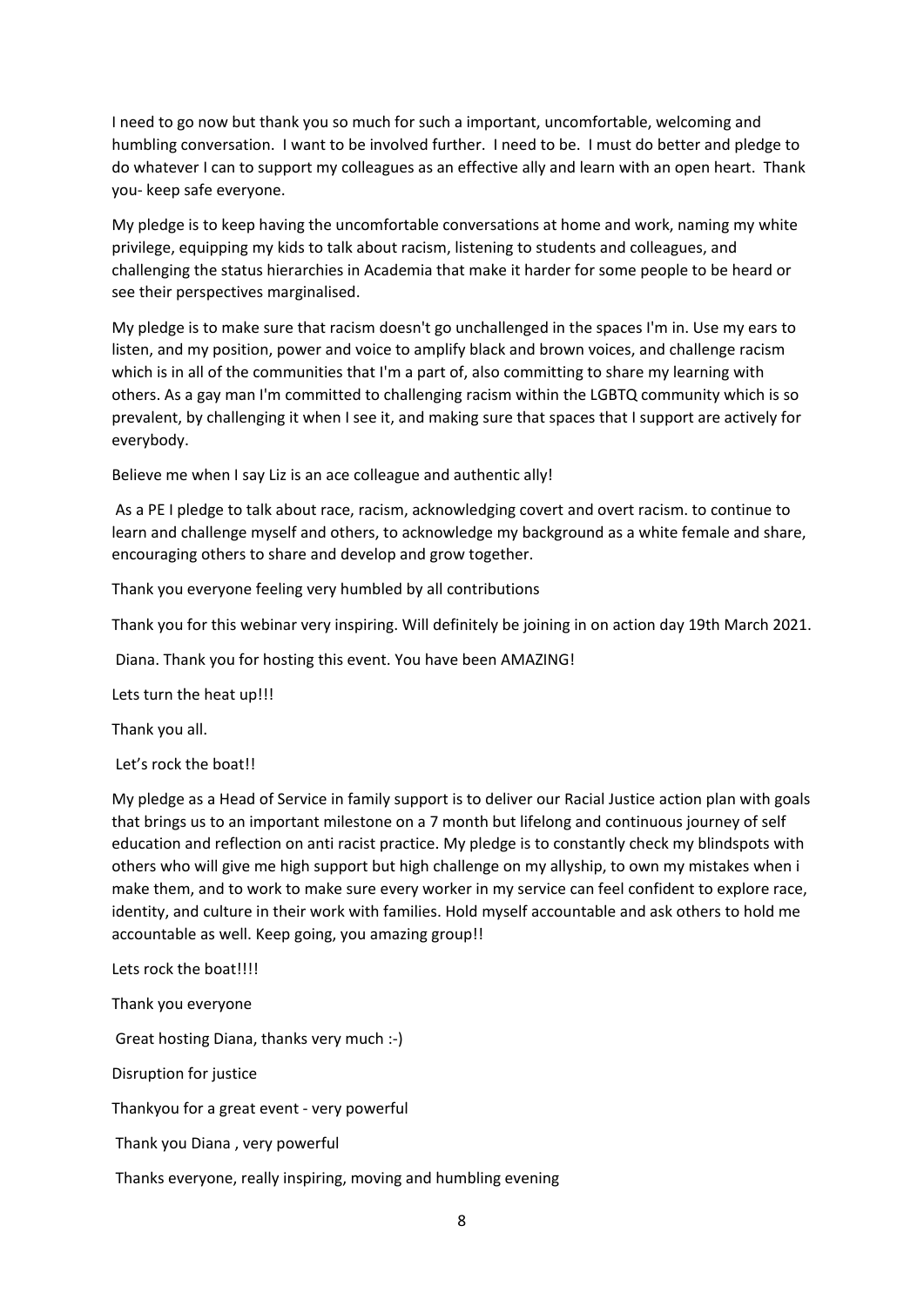Thank you for creating this.

I am desperate for this to be available, where can I have colleagues/students access this recording please? Everyone should hear this

Thank you everyone - great event!

Trying to recognise and challenge the Eurocentric norms in education

Such an evocative event and feeling so fortunate to be part of it - thank you to everyone for coming and for sharing your thoughts and feelings so openly

Thank you for a very meaningful and inspirational seminar

20:11:44 From Paul Dugmore to Everyone : And in the words of Zoe be DISRUPTIVE BUTTERFLIES!

your story resonates with me Liz, thanks for helping me realise as a white woman I am on a journey...that ally-ship is life long!

Goodnight everyone. Thankyou for bringing us together. Especially well done to Diana- you have given everyone so much energy.

together and working together

Thank you Anna for pointing me in the direction of this event, great to hear from so many inspiring people

its been great to be here this eve thank you to all of the facilitators and presenters. Will be part of action on 19th March !

: I pledge to identify continued funding in my budget and commission fantastic CPD opportunities for our staff (including managers who supervise) , commissioning coaching opportunities for black colleagues and to continue support our peer support network - allyship but taking action . Always learning but committing to the uncomfortable and speaking up

it iis an adopted frame of language which doesn't see me as a individual 9 black woman.) thank

Great session - hoping we can raise a few roofs on the 19th!

Thanks to all for a powerful and inspirational session lots to think about and take action Diana what a great facilitator and motivator

Such a passionate pledge Diana - the social work profession is lucky to be gaining you and Omar!

What about telling the media for positive feedback?

Many thanks for the programme, Very informing. Much thanks.

Join the day of action. Letters available here http://bit.ly/swaction21